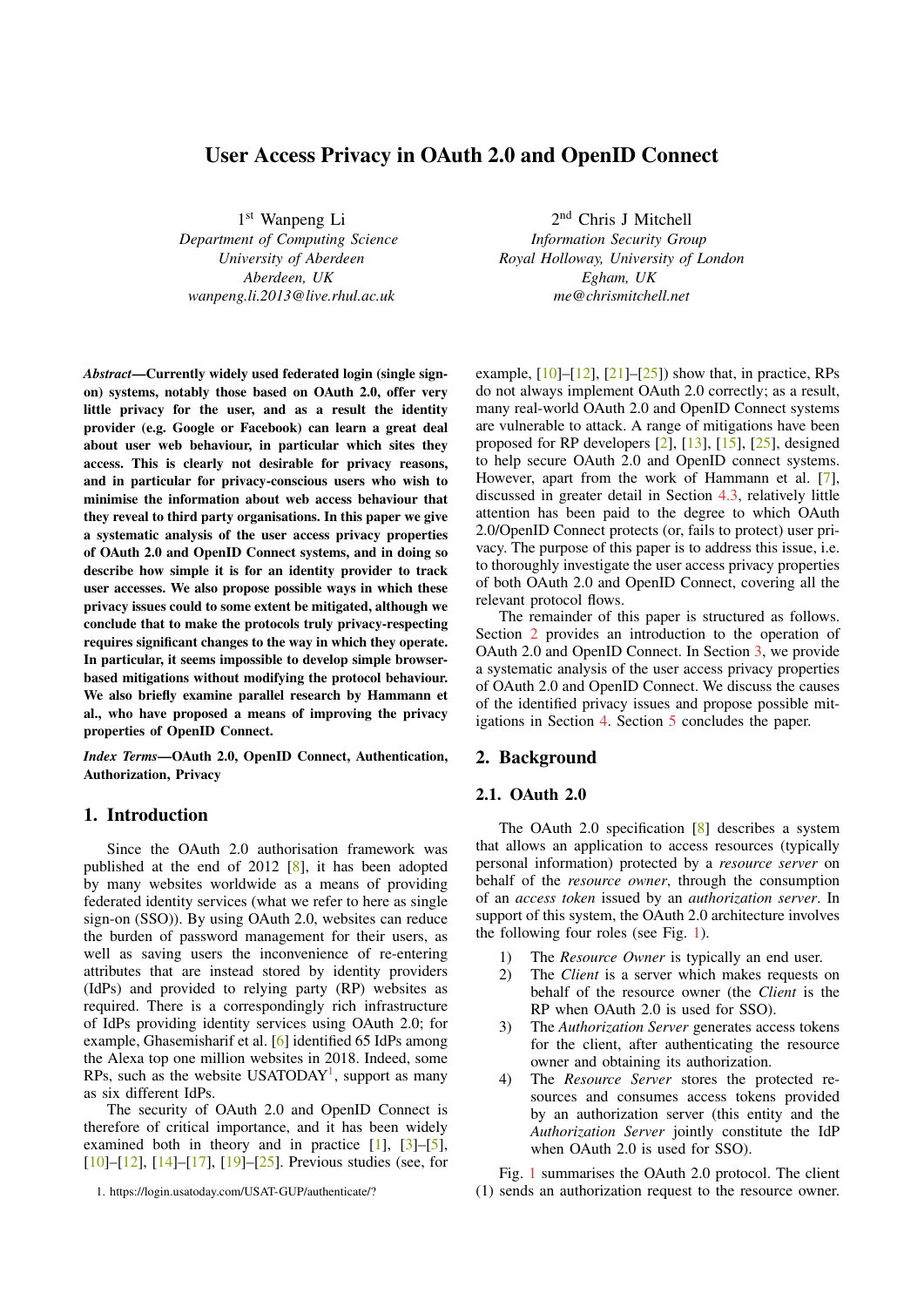In response, the resource owner generates an authorization grant (or authorization response) in the form of a *code*, and (2) sends it to the client. After receiving the authorization grant, the client initiates an access token request by authenticating itself to the authorization server and presenting the authorization grant, i.e. the code issued by the resource owner (3). The authorization server issues (4) an access token to the client after successfully authenticating the client and validating the authorization grant. The client makes a protected source request by presenting the access token to the resource server (5). Finally, the resource server sends (6) the protected resources to the client after validating the access token.



<span id="page-1-0"></span>Figure 1. OAuth 2.0 — Protocol Flow

2.1.1. OAuth 2.0 used for SSO. As noted above, in order to use OAuth 2.0 as the basis of an SSO system, the resource server and authorization server together play the IdP role; the client plays the role of the RP, and the resource owner corresponds to the user. OAuth 2.0 and OpenID Connect SSO systems build on user agent (UA) redirections, where a user (U) wishes to access services protected by the RP which consumes the access token generated by the IdP. The UA is typically a web browser. The IdP provides ways to authenticate the user, asks the user to grant permission for the RP to access the user's attributes, and generates an access token on behalf of the user. After receiving the access token, the RP can access the user's attributes using the API provided by the IdP.

2.1.2. OAuth 2.0 protocol flows. The OAuth 2.0 framework defines four ways in which an RP can obtain an access token, namely *Authorization Code Grant*, *Implicit Grant*, *Resource Owner Password*, and *Client Credentials Grant*. Each of these methods involves a distinct set of protocol flows.

Two of the flows, i.e. *Resource Owner Password* and *Client Credentials Grant*, are not relevant in the context of SSO. The *Resource Owner Password* flow requires the user to reveal his or her IdP account password credentials to the resource owner, i.e. it requires a high level of trust in the resource owner; this severely limits the adoption of this flow. The *Client Credentials Grant* flow only involves the client and the authorization server, i.e. no user interactions are needed in this flow. Also, no browser redirection is performed in these two flows; the client directly talks to authorization server.

As a result, and given our focus on SSO privacy issues, in this paper we restrict our attention to the *Authoriza-*



<span id="page-1-1"></span>Figure 2. OpenId Connect — Protocol Overview

*tion Code Grant* and *Implicit Grant* protocol flows, in which browser redirection *is* required. Note that, in the descriptions below, protocol parameters given in bold font are defined as mandatory in the OAuth 2.0 Authorization Framework [\[8\]](#page-8-0).

#### <span id="page-1-2"></span>2.2. OpenID Connect

OpenID Connect 1.0 [\[18\]](#page-8-16) builds an identity layer on top of the OAuth 2.0 protocol. The added functionality enables RPs to verify an end user identity by relying on an authentication process performed by an *OpenID Provider* (*OP*) (for consistency, we refer to an IdP instead of an OP in the remainder of the paper). In order to enable an RP to verify the identity of an end user, OpenID Connect adds a new type of token to OAuth 2.0, namely the *id token*. This complements the access token and code, which are already part of OAuth 2.0. An *id token* contains claims about the authentication of an end user by an OP, together with any other claims requested by the RP. OpenID Connect (see Fig. [2\)](#page-1-1) supports three authentication flows [\[18\]](#page-8-16), i.e. ways in which the system can operate, namely *Hybrid Flow*, *Authorization Code Flow* and *Implicit Flow*.

#### 2.3. Tokens

The tokens used by OAuth 2.0 and OpenID Connect, notably the code, access token and id token, are key to the operation of these protocols and also have major privacy implications. We therefore next describe their structure and content.

- An authorization code is an opaque value which is typically bound to an identifier and a URL of an RP. Its main purpose is as a means of giving the RP authorisation to retrieve other tokens from the IdP. In order to help minimise threats arising from its possible exposure, it has a limited validity period and is typically set to expire shortly after issue to the RP.
- An access token is a credential used to authorise access to protected resources stored at a third party (e.g. the Resource Owner). Its value is an opaque string representing an authorization issued to the RP. It encodes the right for the RP to access data held by a specified third party with a specific scope and duration, granted by the end user and enforced by the RP and the IdP. It is a bearer token; that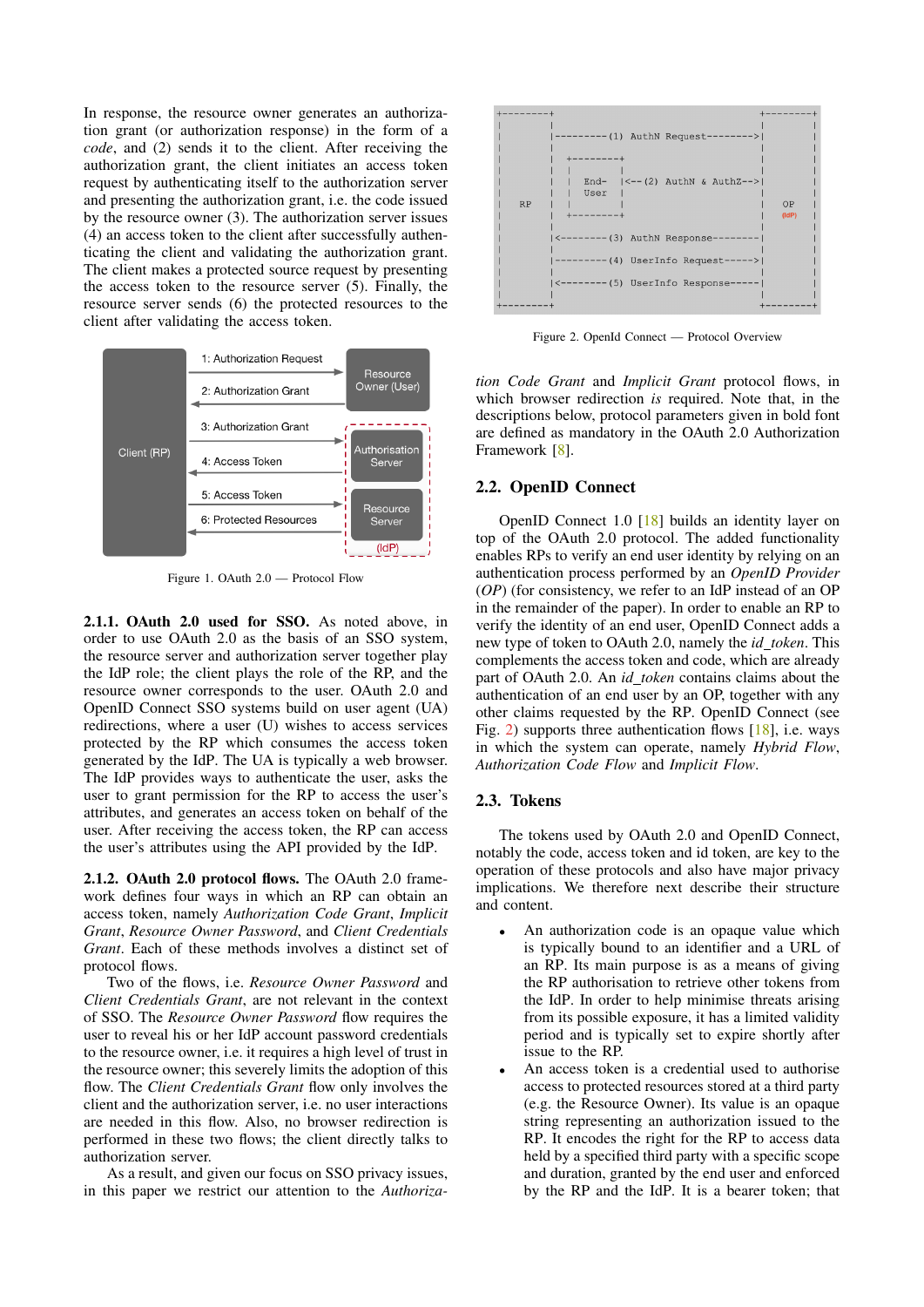is, it can be used by any party that gains access to it.

An id token contains claims about the authentication of an end user by an IdP together with any other claims requested by the RP. Claims that can be inserted into such a token include: the identity of the IdP that issued it, the user's unique identifier at this IdP, the identity of the intended recipient, the time at which it was issued, and its expiry time. It takes the form of a JSON Web Token [\[9\]](#page-8-17) and is digitally signed by the IdP.

## <span id="page-2-1"></span>2.4. RP Registration

The RP must register with the IdP before it can use OAuth 2.0, at which time the IdP gathers security-critical information about the RP, including the RP's redirect URI (*redirect uri*). This is the URI to which the UA is redirected after the IdP has generated the authorization response for the RA and sent it to the UA (for convenience, we also refer to the redirect URI as the *Google sign-in endpoint*). During registration, the IdP issues the RP with a unique identifier (*client id*) and, optionally, a secret (*client secret*). If defined, *client secret* is used by the IdP to authenticate the RP in the Authorization Code Grant flow.

## 2.5. Authorization Flows

<span id="page-2-2"></span>2.5.1. Authorization Code Grant — OAuth 2.0. The OAuth 2.0 Authorization Code Grant flow is very similar to the OpenID Connect Authorization Code flow (see Section [2.5.2](#page-2-0) below). This protocol flow relies on information established during the registration process, as described in Section [2.4.](#page-2-1) The protocol proceeds as follows.

- 1)  $U \rightarrow RP$ : The user clicks a login button on the RP website, as displayed by the UA, which causes the UA to send an HTTP request to the RP.
- 2)  $RP \rightarrow UA$ : The RP produces an OAuth 2.0 authorization request and sends it back to the UA. The authorization request includes *client id*, the identifier for the client which the RP registered with the IdP previously; *response type=code*, indicating that the Authorization Code Grant method is requested; *redirect uri*, the URI to which the IdP will redirect the UA after access has been granted; *state*, an opaque value used by the RP to maintain state between the request and the callback (step 6 below); and *scope*, the scope of the requested permission.
- 3) UA  $\rightarrow$  IdP: The UA redirects the request received in step 2 to the IdP.
- 4) IdP  $\rightarrow$  UA: The IdP first compares the value of *redirect uri* it received in step 3 (embedded in the authorization request) with the registered value; if the comparison fails, the process terminates. If the user has already been authenticated by the IdP, then the next step is skipped. If not, the IdP returns a login form which is used to collect the user authentication information.
- 5)  $U \rightarrow UA \rightarrow IdP$ : The user completes the login form and grants permission for the RP to access the attributes stored by the IdP.
- 6) IdP  $\rightarrow$  UA  $\rightarrow$  RP: After (if necessary) using the information provided in the login form to authenticate the user, the IdP generates an authorization response and redirects the UA back to the RP. The authorization response contains *code*, the authorization code (representing the authorization grant) generated by the IdP; and *state*, the value sent in step 2.
- 7)  $RP \rightarrow IdP$ : The RP produces an access token request and sends it to the IdP token endpoint directly (i.e. not via the UA). The request includes *grant type=authorization code*, *client id*, *client secret* (if the RP has been issued one), *code* (generated in step 6), and the *redirect uri*.
- 8) IdP  $\rightarrow$  RP: The IdP checks the *code*, *client id*, *client secret* (if present), and *redirect uri* and, if the checks succeed, responds to the RP with *access token*.
- 9)  $RP \rightarrow IdP$ : The RP passes *access token* to the IdP via a defined API to request the user attributes.
- 10) IdP  $\rightarrow$  RP: The IdP checks *access\_token* (how this works is not specified in the OAuth 2.0 specification) and, if satisfied, sends the requested user attributes to the RP.

### <span id="page-2-0"></span>2.5.2. Authorization Code Flow — OpenID Connect.

As previously noted, the Authorization Code flow of OpenID Connect has a similar sequence of steps to that of the OAuth 2.0 Authorization Code Grant. We specify below only those steps where OpenID Connect differs from OAuth 2.0 operation.

- 2. The RP produces an OpenID Connect authorization request and sends it back to the UA. The authorization request includes *client id*, the identifier for the client which the RP registered with the IdP previously; *response type=code*, indicating that the Authorization Code Grant method is requested; *redirect uri*, the URI to which the IdP will redirect the UA after access has been granted; *state*, an opaque value used by the RP to maintain state between the request and the callback (step 6 below); and *scope*, the scope of the requested permission.
- $\text{IdP} \rightarrow \text{RP}$ : The IdP checks the *code*, *client id*, *client secret* (if present), and *redirect uri* and, if the checks succeed, responds to the RP with an *access token* and an *id token*.
- 9.  $RP \rightarrow IdP$ : The RP verifies the validity of the *id token*. If it is valid, the RP then passes the *access token* to the IdP to request the desired user attributes.
- 10. IdP  $\rightarrow$  RP: The IdP checks the *access token* and, if satisfied, sends the requested user attributes to the RP.

2.5.3. Implicit Grant — OAuth 2.0. The OAuth 2.0 Implicit Grant flow is very similar to the OpenID Connect Implicit and Hybrid flows (see Sections [2.5.4](#page-3-1) and [2.5.5](#page-3-2) below). This flow has a similar sequence of steps to the OAuth 2.0 Authorization Code Grant. We specify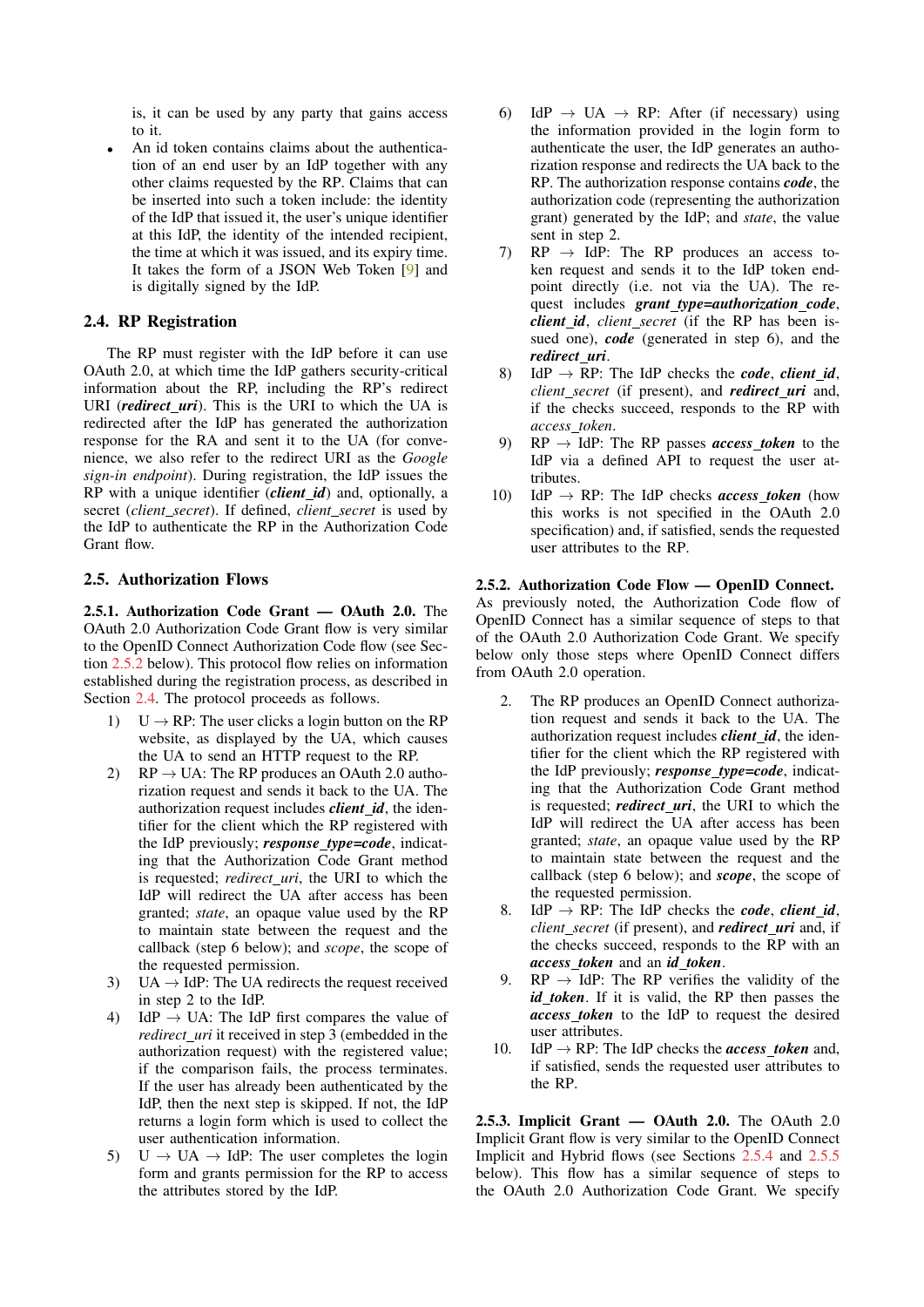below only those steps where Implicit Grant differs from Authorization Code Grant.

- $RP \rightarrow UA$ : The RP produces an OAuth 2.0 authorization request and sends it back to the UA. The authorization request includes *client id*, the identifier for the client which the RP registered with the IdP previously; *response type=token*, indicating that the Implicit Grant is requested; *redirect uri*, the URI to which the IdP will redirect the UA after access has been granted; *state*, an opaque value used by the RP to maintain state between the request and the callback (step 6); and *scope*, the scope of the requested permission.
- 6. IdP  $\rightarrow$  UA  $\rightarrow$  RP: After (if necessary) using the information provided in the login form to authenticate the user, the IdP generates an access token and redirects the UA back to the RP using the value of *redirect\_uri* provided in step 2. The access token is appended to *redirect uri* as a URI fragment (i.e. as a suffix to the URI following a # symbol).
- 7.  $RP \rightarrow IdP$ : The RP passes *access token* to the IdP via a defined API to request the user attributes.
- 8. IdP  $\rightarrow$  RP: The IdP checks *access token* (how this works is not stated in the OAuth 2.0 specification) and, if satisfied, sends the requested user attributes to the RP.

As URI fragments are not sent in HTTP requests, the access token is not immediately transferred when the UA is redirected to the RP. Instead, the RP returns a web page (typically an HTML document with an embedded script) capable of accessing the full redirection URI, including the fragment retained by the UA, and extracting the access token (and other parameters) contained in the fragment; the retrieved access token is returned to the RP. The RP can now use this access token to retrieve data stored at the IdP.

<span id="page-3-1"></span>2.5.4. Implicit Flow — OpenID Connect. As previously noted, the Implicit Flow of OpenID Connect has a similar sequence of steps to the OAuth 2.0 Implicit Grant. We specify below only those steps where OpenID Connect differs from OAuth 2.0 operation.

- 2.  $RP \rightarrow UA$ : The RP produces an OpenID Connect authorization request and sends it back to the UA. The authorization request includes *client id*, the identifier for the client which the RP registered with the IdP previously; *response type=token id token* (*id token* is always returned in this flow), indicating that the Implicit Flow is requested; *redirect\_uri*, the URI to which the IdP will redirect the UA after access has been granted; *state*, an opaque value used by the RP to maintain state between the request and the callback (step 6 below); *scope*, the scope of the requested permission; and *nonce*, the value used to associate a client session with an id token to mitigate replay attacks.
- 6. IdP  $\rightarrow$  UA  $\rightarrow$  RP: After (if necessary) using the information provided in the login form to authenticate the user, the IdP generates an *id token* and

an *access token* if requested and redirects the UA back to the RP using the value of *redirect uri* provided in step 2. The id token and access token are appended to *redirect uri* as a URI fragment (i.e. as a suffix to the URI following a # symbol).

- 7.  $RP \rightarrow IdP$ : The RP verifies the validity of the *id token*. If it is valid, the RP then passes the *access token* to the IdP to request the desired user attributes.
- 8. IdP  $\rightarrow$  RP: The IdP checks the *access token* and, if satisfied, sends the requested user attributes to the RP.

<span id="page-3-2"></span>2.5.5. Hybrid Flow — OpenID Connect. Again as noted above, the Hybrid Flow of OpenID Connect has a similar sequence of steps to the OpenID Connect Implicit Flow. We specify only those steps where Hybrid Flow differs from Implicit Flow.

- 2.  $RP \rightarrow UA$ : The RP produces an OpenID Connect authorization request and sends it back to the UA. The authorization request includes *client id*, the identifier for the client which the RP registered with the IdP previously; *response type=token id token code* (*code* is always returned in this flow, other tokens are returned only when requested), indicating that the Implicit Flow is requested; *redirect uri*, the URI to which the IdP will redirect the UA after access has been granted; *state*, an opaque value used by the RP to maintain state between the request and the callback (step 6 below); *scope*, the scope of the requested permission; and *nonce*, the value used to associate a client session with an id token to mitigate replay attacks.
- 6. IdP  $\rightarrow$  UA  $\rightarrow$  RP: After (if necessary) using the information provided in the login form to authenticate the user, the IdP generates a *code*, an *id token* or an *access token* if requested, and redirects the UA back to the RP using the value of *redirect uri* provided in step 2. The code, id token and access token are appended to *redirect uri* as a URI fragment (i.e. as a suffix to the URI following a # symbol).

# <span id="page-3-0"></span>3. User Access Privacy Analysis of OAuth 2.0 and OpenID Connect

# 3.1. Scope of Analysis

In this analysis we consider only what an 'honest but curious' IdP learns about the web access behaviour of a single user, i.e. we do not address privacy issues relating to *use* of websites. In particular we consider how readily the IdP can determine the identity of the RPs with which a user is interacting, simply by performing its legitimate role in the protocols. Of course, revealing this information may not be harmful for the user if the IdP is honest and trustworthy; nevertheless, an honest IdP could still use this information for website personalisation, e.g. to deliver targeted advertisements. For example, if a user uses Google Sign-in to log in to a music band's web page, then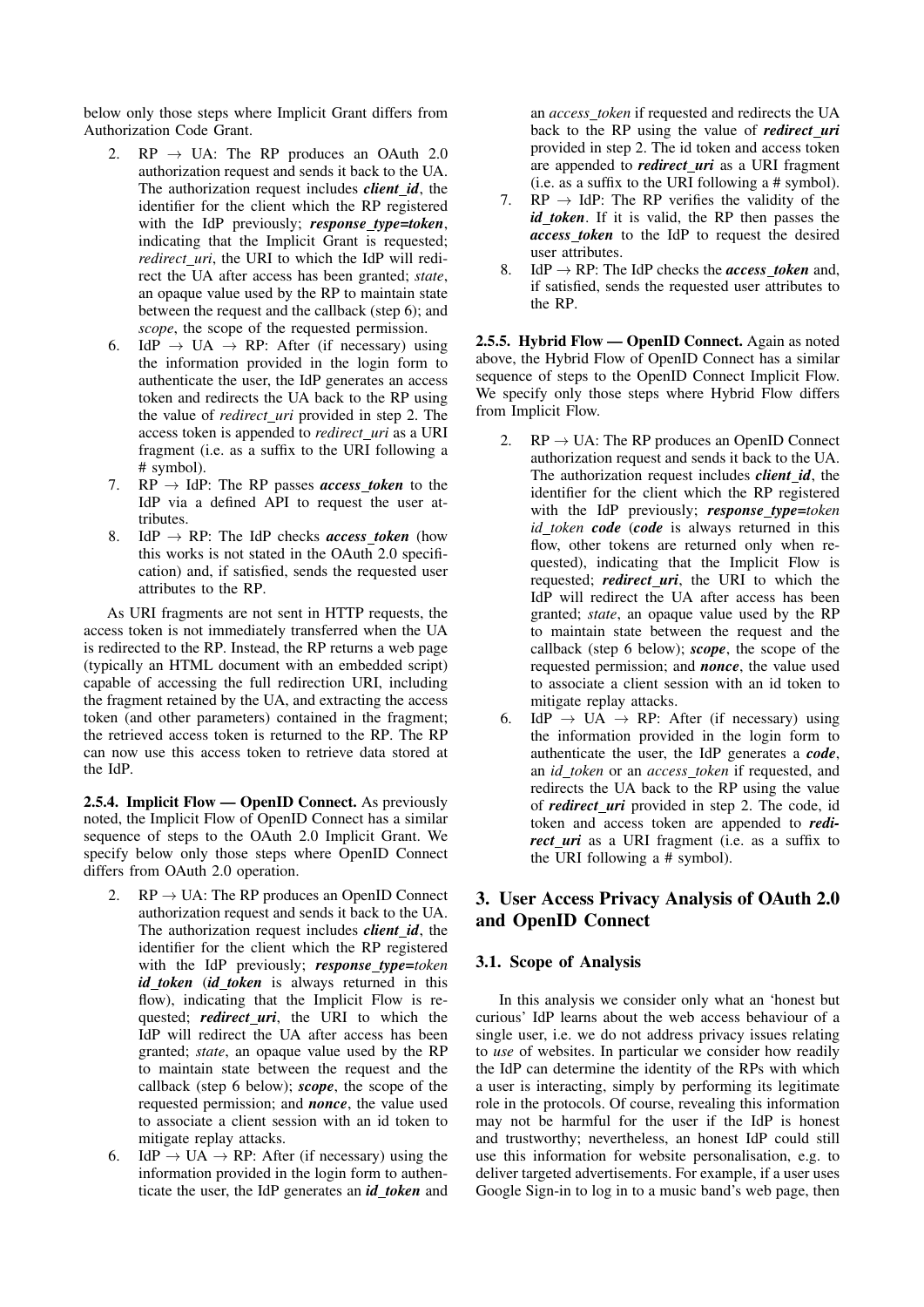Google could use this information to deliver advertising for new albums by this band.

The primary design goal of OAuth 2.0 and OpenID Connect is to enable an RP to gain limited access to an HTTP service either on behalf of the user or for the purposes of the RP itself; there are no specific privacy objectives of these protocols. In order to achieve the design goals, the RP has to retrieve user data from the IdP server; thus the IdP is able to track user activity at an RP by monitoring its resource server. Moreover, in the OpenID Connect protocol flows, as the id token contains attributes of an end user, two colluding RPs could use the id tokens they receive to link interactions belonging to the same user, even without the help of the IdP.

In the absence of specific privacy objectives, it is hardly surprising that hiding the RP identity from the IdP was not a goal for the protocol designers. Indeed, it is probably the case that many IdPs like this feature, since it helps them build user profiles. Nonetheless, it is clearly a privacy risk for the user, and this is why we have chosen to investigate ways in which the advantages of OAuth 2.0 and OpenID Connect could be preserved whilst limiting what an IdP learns about the identities of the websites visited by a user. We now give an analysis of the user access privacy issues that arise in a range of scenarios.

## <span id="page-4-2"></span>3.2. Privacy Goals

As mentioned previously, our focus on privacy is restricted to considering what an IdP can learn about the identity of the websites which a user visits. This seems a reasonable focus, given that the main objective of the SSO systems we examine is to enable authenticated sessions between a user browser and a website, and the IdPs are typically not involved once such sessions are established.

More precisely, in this paper, we are concerned with the following two user privacy goals.

- User login unlinkability with respect to the IdP. Given two honest RPs,  $RP_1$  and  $RP_2$ , the IdP cannot distinguish which of them the user has chosen to log-in to. Meeting this goal could prevent an IdP from building a website activity profile for a user who uses the IdP to log-in to multiple RPs.
- User information retrieval unlinkability with respect to the IdP. Given two honest RPs,  $RP_1$ and  $RP<sub>2</sub>$ , the IdP cannot distinguish which of them is accessing the user information stored at the IdP.

# <span id="page-4-4"></span>3.3. Privacy Issues in Registration

Both OAuth 2.0 and OpenID Connect require that the RP registers with the IdP before it can use OAuth 2.0 or OpenID Connect services. During registration the IdP gathers information about the RP, including the RP's redirect URI (*redirect\_uri*). The IdP also issues the RP with a unique identifier (*client id*) and a secret (*client secret*). Any one of these three values can be used to identify the RP. Thus if a user's activity can be linked to any of these values then the IdP immediately knows the RP with which the user is interacting, endangering both the privacy goals enumerated above. In particular, if a code or access token

containing any of these three values is transferred to the IdP, then the IdP can immediately determine the identity of the RP.

#### <span id="page-4-3"></span>3.4. Privacy Issues in Authorization Code Grant

As described in Section [2.5.1,](#page-2-2) the OAuth 2.0 Authorization Code Grant is very similar to the OpenID Connect Authorization Code Flow. The privacy issues described below thus apply to both OAuth 2.0 and OpenID Connect.

There are several points within the protocol flow at which an IdP could learn the identity of the RP with which the user is interacting, as listed below.

- 1) Whenever an RP sends an OAuth 2.0 authorization request (step 2 of Section [2.5.1\)](#page-2-2) to the IdP using the Authorization Code Grant flow, the IdP can learn which RP the user is trying to access by checking the *client id* and *redirect uri* of the authorization request. After authenticating the user, the IdP redirects the user to the RP (step 6). If a user uses the IdP to log-in to multiple RPs, the IdP will learn the identities of all the RPs that the user is accessing.
- 2) After the RP receives the authorization response and the embedded code, it has to exchange the code for an access token with the IdP (step 7). During the exchange process, the RP has to reveal information which reveals its identity, such as its *client id* and *client secret*, to the IdP. The IdP can then use this information to connect the user's activity to this specific RP, enabling the IdP to track the user.
- 3) The access token used in both OAuth 2.0 and OpenID Connect is a bearer token which encodes the user's id, its expiry time, and its intended audience (the RP). IdPs such as Facebook<sup>[2](#page-4-0)</sup> and Google<sup>[3](#page-4-1)</sup> (see Fig [3\)](#page-6-1) provide APIs for RPs to check the access token information. When an RP retrieves the user's attributes from the IdP's resource server (step 9) using an access token, the IdP will learn both the RP identity and the user attributes the RP is trying to access. The IdP could use this information to track the user's accesses to the RP without the user being aware. This is because the RP can retrieve user information from the IdP using the access token, even when the user is offline. When this occurs, the IdP is obviously aware of the information retrieval, and hence knows which RP is retrieving which user's information.
- 4) When using OpenID Connect, both an *id token* and *access token* are issued to the RP in step 8. As described in Section [2.2,](#page-1-2) an *id token* contains claims about the authentication of an end user by an IdP, together with any other claims requested by the RP. It also contains the issuer and audience of the token, which means the IdP is aware of the RP identity when generating the *id token*. That

<span id="page-4-0"></span><sup>2.</sup> [https://developers.facebook.com/docs/facebook-login/](https://developers.facebook.com/docs/facebook-login/manually-build-a-login-flow#checktoken) [manually-build-a-login-flow#checktoken](https://developers.facebook.com/docs/facebook-login/manually-build-a-login-flow#checktoken)

<span id="page-4-1"></span>

<sup>3.</sup> [https://developers.google.com/identity/protocols/](https://developers.google.com/identity/protocols/OAuth2UserAgent#validate-access-token) [OAuth2UserAgent#validate-access-token](https://developers.google.com/identity/protocols/OAuth2UserAgent#validate-access-token)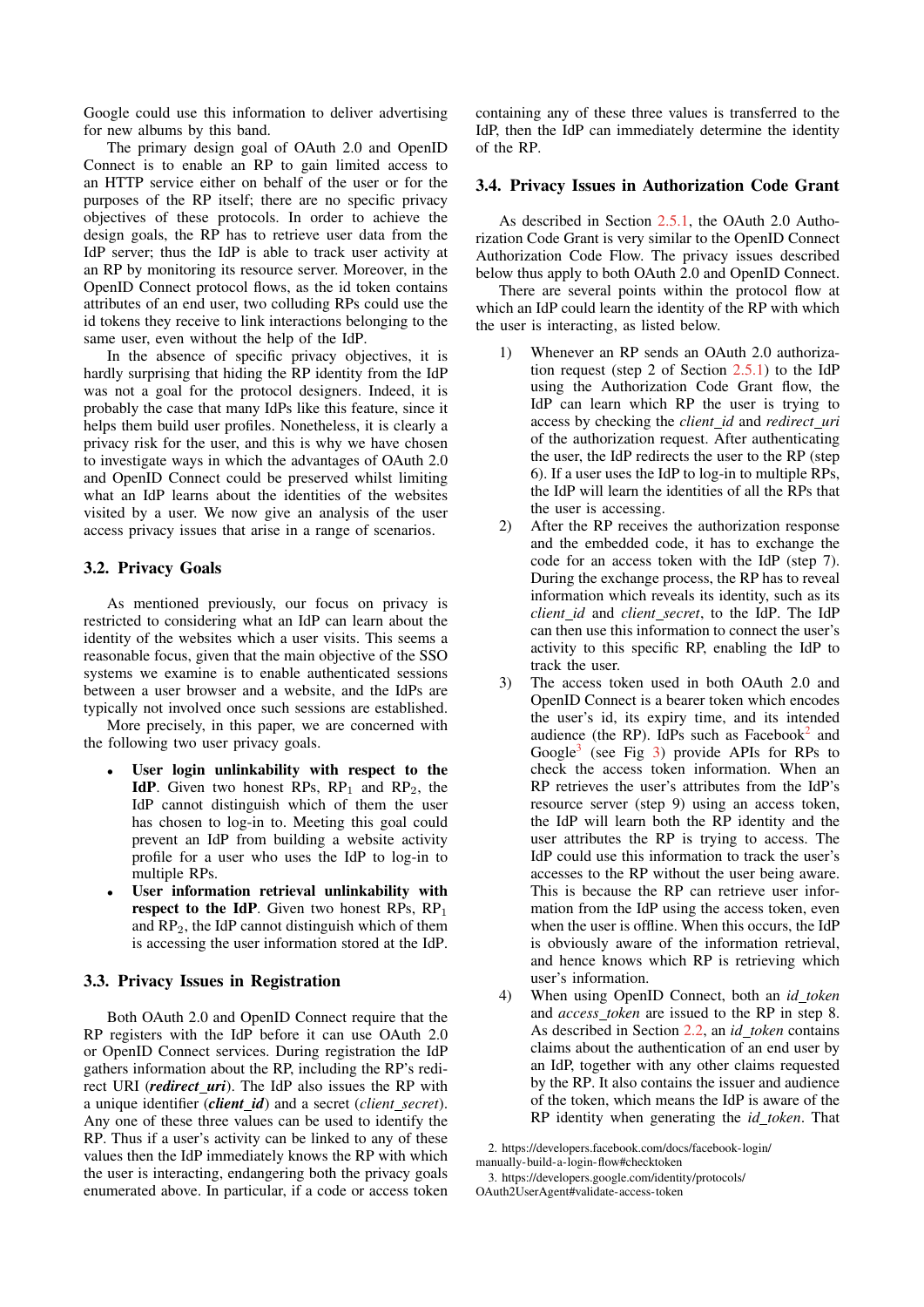is, when an RP relies on an *id token* to grant user access to its services, the IdP is still able to track the access behaviour of the user.

All four of the cases considered above threaten both of the privacy goals described in Section [3.2.](#page-4-2)

### 3.5. Privacy Issues in Implicit Grant

The OAuth 2.0 Implicit Grant flow shares almost all the privacy issues we have identified in OAuth 2.0 Authorization Code Grant. The only difference is that no code is exchanged during OAuth 2.0 Implicit Grant. Thus the second privacy issue described in Section [3.4](#page-4-3) does not apply to the Implicit Grant flow.

### <span id="page-5-0"></span>4. Discussion

#### <span id="page-5-1"></span>4.1. Main Issues

Both OAuth 2.0 and OpenID Connect require that a RP registers with the IdP before using the service. At this point the IdP collects privacy-related information (e.g. the *redirect uri*) which could be used to learn the identity of the RP with which a user is interacting; it additionally distributes information (e.g. the *client id* and *client secret*) that could also be used to learn which RPs a user is accessing.

All the (relevant) authorization flows of OAuth 2.0 and OpenID Connect rely on user agent redirections. During the authorization process, in order to deliver the response to the RP, the IdP needs to know the web location (the *redirect\_uri*) to which it must deliver the response. This *redirect\_uri* immediately reveals the RP identity to the IdP. This is the main reason why OAuth 2.0 and OpenID Connect do not support the user access privacy goals enumerated in Section [3.2.](#page-4-2)

Also, both the access token and *id token* contain the RP's identity. The IdP is aware of the token audience when issuing such a token, and can use this information to determine the number of users that have logged in to the RP using its identity service.

At this point it is important to observe that a range of middleware  $\lceil 2 \rceil$ ,  $\lceil 15 \rceil$  has been published to try to mitigate both the vulnerabilities and the privacy threats posed by incorrect OAuth 2.0 and OpenID Connect implementations. However, the privacy focus of these schemes is very limited; they all restrict their attention to mitigating the privacy threats that can be caused by leaking the *id token* or the *access token* to unauthorised parties, and rely on user agent redirection to deliver the authorization request. As a result, none of them is able to address the privacy issues we described above. That is, they are not concerned with user access privacy *with respect to the IdP*, which is the main focus of this paper.

Given the fundamental nature of the privacy issues we have observed, and in particular their reliance on browser redirections, it seems impossible to enhance the privacy properties of OAuth 2.0 (and OpenID Connect) without making some fairly fundamental changes to the way these systems work. That is, while it would clearly be desirable to introduce user-privacy-enhancing obfuscations into the protocol flows at the UA without changing the ways in

which IdPs and RPs interact, as we clarify below all such efforts seem to be blocked by the design of the protocol flows. Indeed, it could even be that this is a deliberate choice by the protocol designers. We therefore conclude this paper by considering possible ways in which these systems could be redesigned to enable greater user privacy protection without significantly affecting the simplicity of protocol operation.

### 4.2. Possible Mitigations

As described above, the main reasons why OAuth 2.0 and OpenID Connect are not user-access-privacypreserving is because they both rely on user agent redirection and the IdP has to exchange privacy-breaching information with the RP. In order to attempt to mitigate these privacy issues, we have the following recommendations for possible modifications to the design and/or implementation of these systems.

4.2.1. Protocol Changes. The following two changes to the protocols are required to address the issues we have identified.

- 1) As described in Sections [3.3](#page-4-4) and [4.1,](#page-5-1) the registration processes for OAuth 2.0 and OpenID Connect involve equipping the IdP with information about the RP, notably the redirect\_uri, the client id and client secret, use of any of which will immediately reveal the identity of the RP. If these are not used during operation of the protocols, then there is no point in giving them to the IdP during registration. This process therefore needs to be redesigned to make sure that the information exchanged by the IdP and RP (and then used in protocol operation) will not subsequently threaten user privacy. How this could be achieved is not immediately clear, and remains an issue for further research.
- 2) The audience attribute in both the *id token* and *access token* needs to be removed from the token itself. This will require the design of the protocol to be modified to ensure that no security issues will arise after removing this attribute. In particular, if the audience attribute is removed, a malicious RP could use collected *access token* and *id token* values to impersonate a victim user to another RP.

One possible mitigation to this security problem would be to use a challenge-response-based approach, e.g. requiring an RP to generate a random value for each authorization request (functioning just like the state parameter in OAuth 2.0), and include this random value in the user's RP session as well as the *access token* and *id token*; this would enable the receiving RP to verify that the token was generated for it. As the value is generated randomly, the IdP should not be able to use it to build a profile of the RP.

4.2.2. Client-based Mitigations. Client-based middleware (e.g. a browser extension) could be used to redirect the OAuth 2.0 authorization requests and responses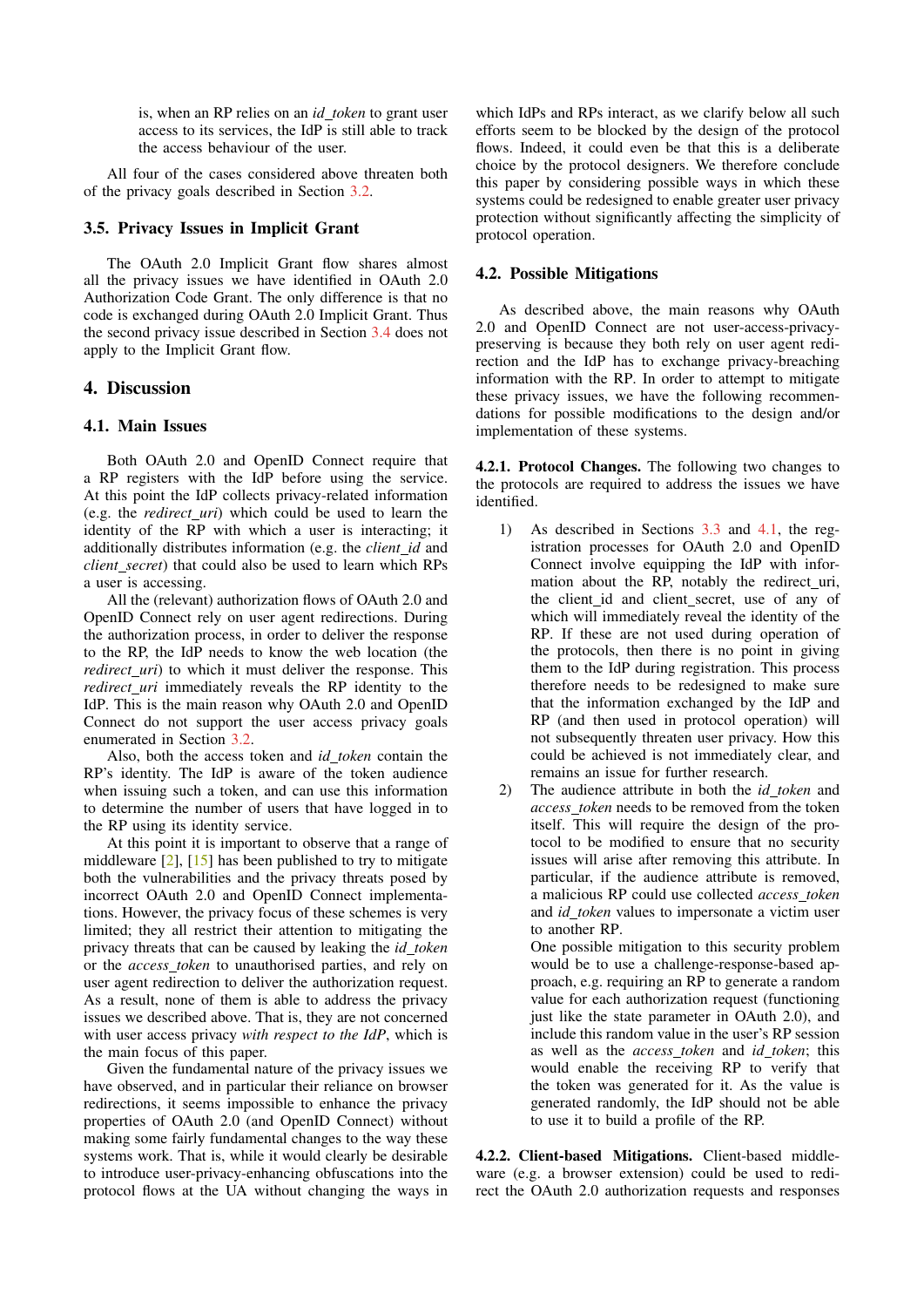GET /oauth2/v1/tokeninfo HTTP/1.1 GET /oauchz/vi/tokeninio hiiP/i.i<br>Host: www.googleapis.com<br>Content—length: 0<br>Authorization: Bearer ya29.Il—3Bx1AhLzV0XsDqmnTRG0jy—9u—<br>Qskw9Q9VnDou7LT\_5gtvFiSwHVNildxqjoeqXyJyQX7LrULBqELHeKZesxW0a09PNePynd1MC1MWquKDJvi3wTR

```
HTTP/1.1 200 OK<br>Content-length: 374
Content-length: 374<br>X-xss-protection: 0<br>Content-location: https://www.googleapis.com/oauth2/v1/tokeninfo<br>X-content-type-options: nosniff<br>Transfer-encoding: chunked<br>Expires: Mon, 01 Jan 1990 00:00:00 GMT<br>Vary: Origin, X-Ori
Pragma: no-cache
ragma: in-cacine<br>Date: Sat, 28 Dec 2019 12:03:01 GMT<br>X-frame-options: SAMEORIGIN<br>X-frame-options: SAMEORIGIN<br>Alt-svc: quic=":443"; ma=2592000; v="46,43",h3-0050=":443"; ma=2592000,h3-0049=":443"; ma=2592000,h3-<br>Q048=":443"
Content-type: application/json; charset=UTF-8
\mathcal{L}_{\mathcal{L}}"issued_to": "407408718192.apps.googleusercontent.com",<br>"user_id": "115722834054889887046",<br>"expires_in": 2645,<br>"access_type": "offline",<br>"access_type": "d7408718192.apps.googleusercontent.com",<br>"scope": "https://www.googl
openid
     enid",<br>"email": "test1oauth2@gmail.com",<br>"verified_email": true
```
<span id="page-6-1"></span>Figure 3. Google OAuth 2.0 Token Information Endpoint

transferred between the RP and IdP. Introducing such middleware could prevent the IdP from learning where the authorization request is coming from and where the authorization response is sent to, thus helping to reduce the privacy threats to users. Such a design change could have the helpful by-product of largely mitigating the threat of phishing attacks, a well-known threat vector for both OAuth 2.0 and OpenID Connect.

Again, designing such middleware to ensure privacy without introducing new security vulnerabilities is a nontrivial issue, requiring further research.

A further possibility might be to introduce a new browser API specifically for SSO, that would enable RPs to start protocol runs with an IdP of their choice. This could address the issues caused by browser redirections. Such a change could be supplementary to the standard protocol, or be integrated into a modified protocol.

#### <span id="page-6-0"></span>4.3. Privacy-Preserving OpenID Connect

The above proposals clearly need further development in order to try to develop a completely privacy-friendly SSO system. In particular, the precise security and privacy properties of the modified protocols will need careful analysis. We conclude this discussion by considering a very recent proposal for protocol modifications which, although intended to address the privacy issues we have discussed, unfortunately fails to do so effectively.

4.3.1. Operation of scheme. In work conducted concurrently with that described here, Hammann et al. [\[7\]](#page-8-15) very recently proposed a privacy-preserving modification to OpenID Connect Implicit Flow (see Figure [4\)](#page-7-1), which has some features in common with the mitigations proposed above. They made two changes to the standard OpenID Connect Implicit Flow, and deleted the authentication process from the 'standard' OpenID Connect Implicit Flow (see step 5 in Section  $2.5.1$ ). The operation of the modified scheme is summarised in Fig. [4.](#page-7-1)

Two changes are of particular significance.

- Masking the *client id*. The original *client id* is replaced by an (opaque) hash value  $H(client_id||rp\_nonce||u\_nonce),$  where H is a cryptographic hash function, *u nonce* is a cryptographically secure, unpredictable, random value generated by the user agent, and *rp nonce* is a nonce generated by the RP for replay protection.
- User consent in user agent. A new signed token *client id binding* needs to be generated during registration. This token is used to present the consent page to the user. It contains the RP's *client id*; *client name*; the name of the RP in a form that can be understood and checked by the user; and the RP's set of registered *redirect uris*, i.e. valid end-points to which the *private id token* can be sent.

Note that the difference between the *private id token* and the original *id token* is that the *private id token* contains a *private aud* field which equals to H(*client id*||*rp nonce*||*u nonce*) and replaces the *aud* field in the orignal *id token*.

**4.3.2. Analysis.** As shown in Fig. [4,](#page-7-1) the modified protocol does not include the step in which the IdP authenticates the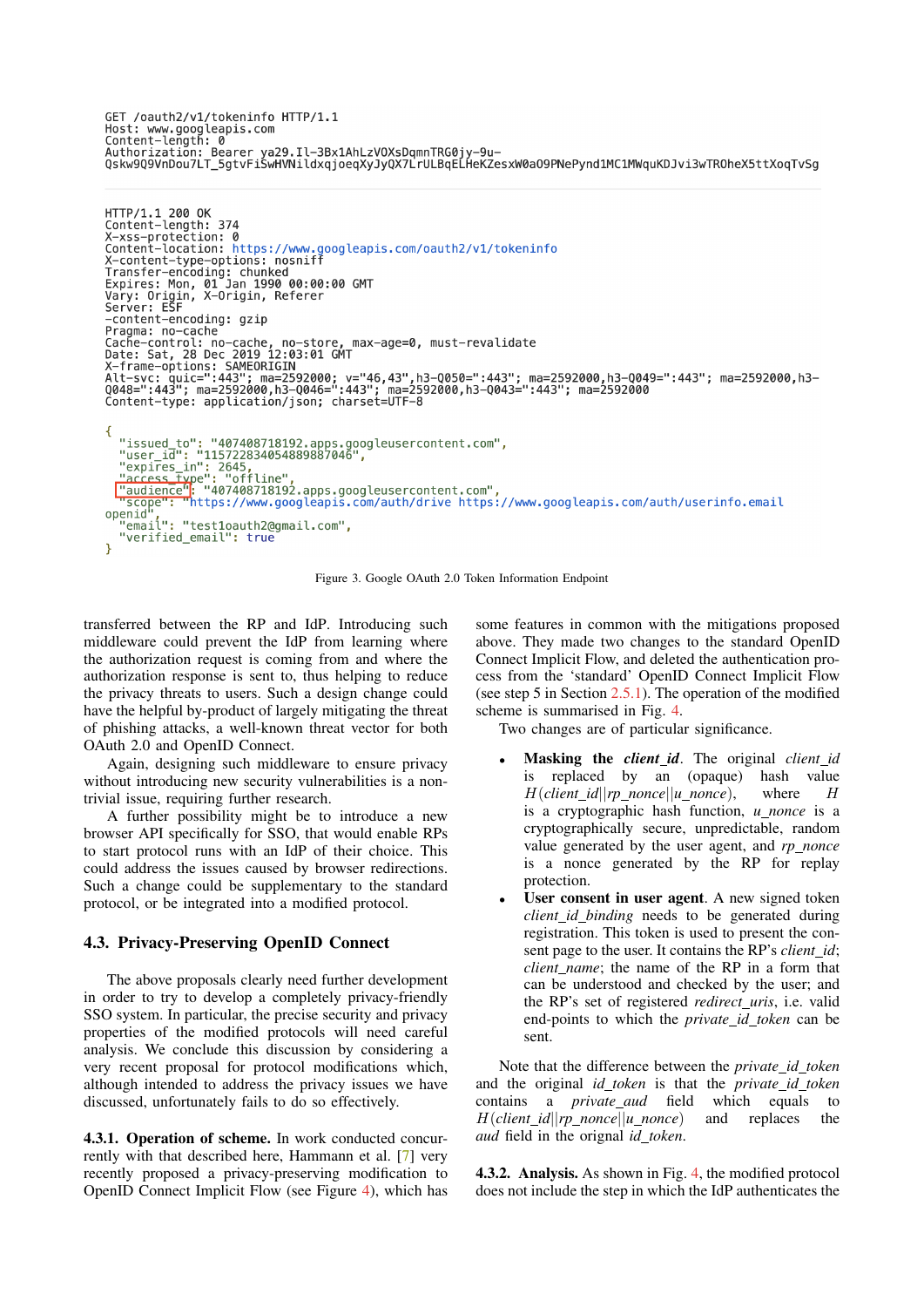

<span id="page-7-1"></span>Figure 4. Privacy-preserving OpenID Connect of Hammann et al.

end user (see step 5 in [2.5.1\)](#page-2-2), which will cause problems in practice. By putting the *client id binding* and *rp nonce* into the URI as fragments, they implicitly assume that the user has already been authenticated by the IdP, and the IdP acts as if it has authenticated the user and generates tokens for the user.

This looks like a good idea at first sight. However, omitting the standard authentication process from the protocol makes the proposed scheme unworkable, since the IdP will not know the identity of the user for which it is generating tokens. As a result, there needs to be an authentication process in the protocol which collects user credentials, and this process<sup>[4](#page-7-2)</sup> should occur just after step 3 in Figure [4.](#page-7-1)

However, as the authentication process needs to collect user credentials (e.g. using a login form), normally user agent redirections need to be involved after form submission. The user will be redirected to the user consent page after being authenticated, and the user consent page will have no access to the URI fragment parameters in step 2. This would render steps 4–9 unworkable. In order to make their scheme work, a dedicated authentication process should be designed for the protocol using JavaScript APIs (e.g. XMLHTTPRequest/fetch or iframes that communicate via postMessage). However, Hammann et al. claim that 'This authentication step is, however, not

explicitly part of the OpenID Connect protocol, and thus is not part of privacy-preserving OpenID Connect either' (see section 4.3 in [\[7\]](#page-8-15)).

In summary, because of the removal of the user authentication process, the Hammann et al. scheme will work only if the user is already authenticated at the IdP and this may pose usability concerns. Moreover, their scheme only focuses on privacy issues caused by the *id token* (used for authentication in OpenID Connect); the privacy issues caused by the *access token* (used for authorization in OpenID Connect) are not addressed.

Additionally we point out that the Hammann et al. attack model is somewhat unrealistic. It assumes that the IdP is honest but curious (i.e. exactly the model we also assume), and the proposed modified version of the OpenID Connect protocol appears to be based on the assumption that client-side JavaScript code could be run independently, i.e. without the involvement of the IdP. Specifically, in steps 4–9 of the modified OpenID Connect protocol (see Section 4.3 of [\[7\]](#page-8-15)), the website which supplies the JavaScript that executes at the user agent is under the control of the IdP. This means that a 'slightly dishonest' IdP could arrange for the JavaScript to send back to the IdP every parameter involved in steps 4– 9. This includes the *client id*, which is the value that the modified protocol is designed to hide from the IdP, and the *redirect uri*, which is used to deliver the authorization response to the RP. We use the term 'slightly dishonest' here, as the JavaScript would conduct all steps in the protocol honestly, but would simply send back to its owner information it learns. That is, we suggest that there is little difference in practice between information which inevitably passes through the IdP and that which passes through a proxy under the control of the IdP.

Of course, in principle the JavaScript code could be analysed, and any monitoring behaviour would be revealed — this could be very damaging for the reputation of the IdP. However, in practice such JavaScript is likely to be large and complex, and extremely difficult to analyse. Also, any transfer of data to the IdP could be packaged with necessary data transfers and hence would be invisible to anyone monitoring the behaviour of the JavaScript.

This demonstrates the difficulty in devising modifications that effectively meet the privacy goals without making very major changes to protocol operation.

#### <span id="page-7-0"></span>5. Conclusions

In this paper, we have described serious user access privacy issues that affect both OAuth 2.0 and OpenID Connect. We also observed that it seems impossible to develop simple browser-based mitigations that significantly enhance user privacy with respect to the IdP without changing the underlying protocols; that is, changes are required to both the browsers and the protocols to make OAuth 2.0 and OpenID Connect user-accessprivacy-friendly. We have therefore also outlined possible modifications to the operation of OAuth 2.0 and OpenID Connect that could help mitigate the main privacy issues. However, these ideas are still at an early stage of development and need considerable further work before detailed changes to the protocols can be proposed. We also critically examined parallel research by Hammann et

<span id="page-7-2"></span><sup>4.</sup> If the authentication process takes place before step 3, the IdP needs to record the URL from step 2 in the URL parameters and redirect the user to that URL after authentication is complete; thus the IdP will learn the value *client id binding*.